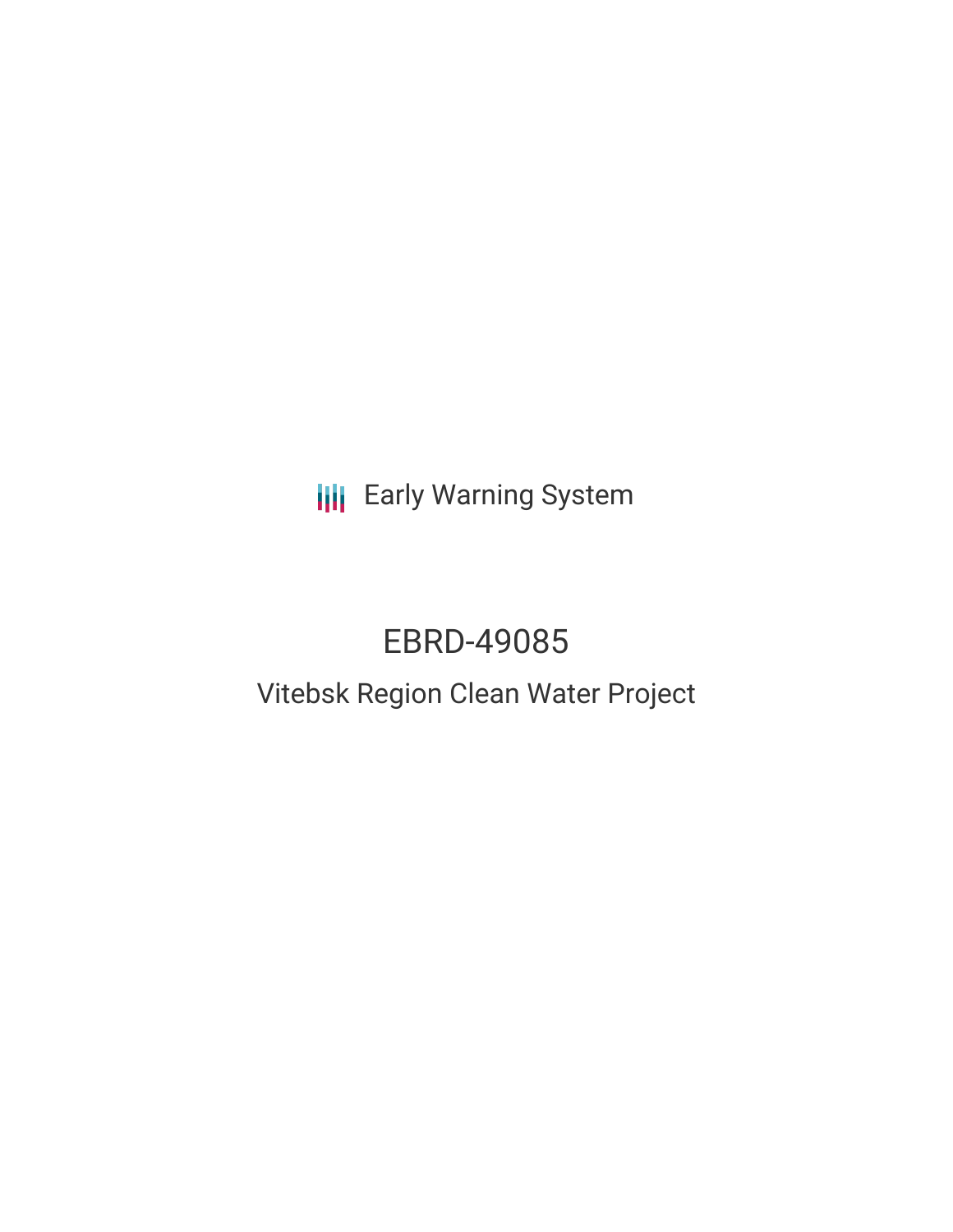

#### **Quick Facts**

| <b>Countries</b>               | <b>Belarus</b>                                          |
|--------------------------------|---------------------------------------------------------|
| <b>Financial Institutions</b>  | European Bank for Reconstruction and Development (EBRD) |
| <b>Status</b>                  | Approved                                                |
| <b>Bank Risk Rating</b>        | B                                                       |
| <b>Voting Date</b>             | 2018-12-04                                              |
| <b>Borrower</b>                | Government of Belarus                                   |
| <b>Sectors</b>                 | Water and Sanitation                                    |
| <b>Investment Type(s)</b>      | Loan                                                    |
| <b>Investment Amount (USD)</b> | $$17.58$ million                                        |
| <b>Loan Amount (USD)</b>       | $$17.58$ million                                        |
| <b>Project Cost (USD)</b>      | $$18.60$ million                                        |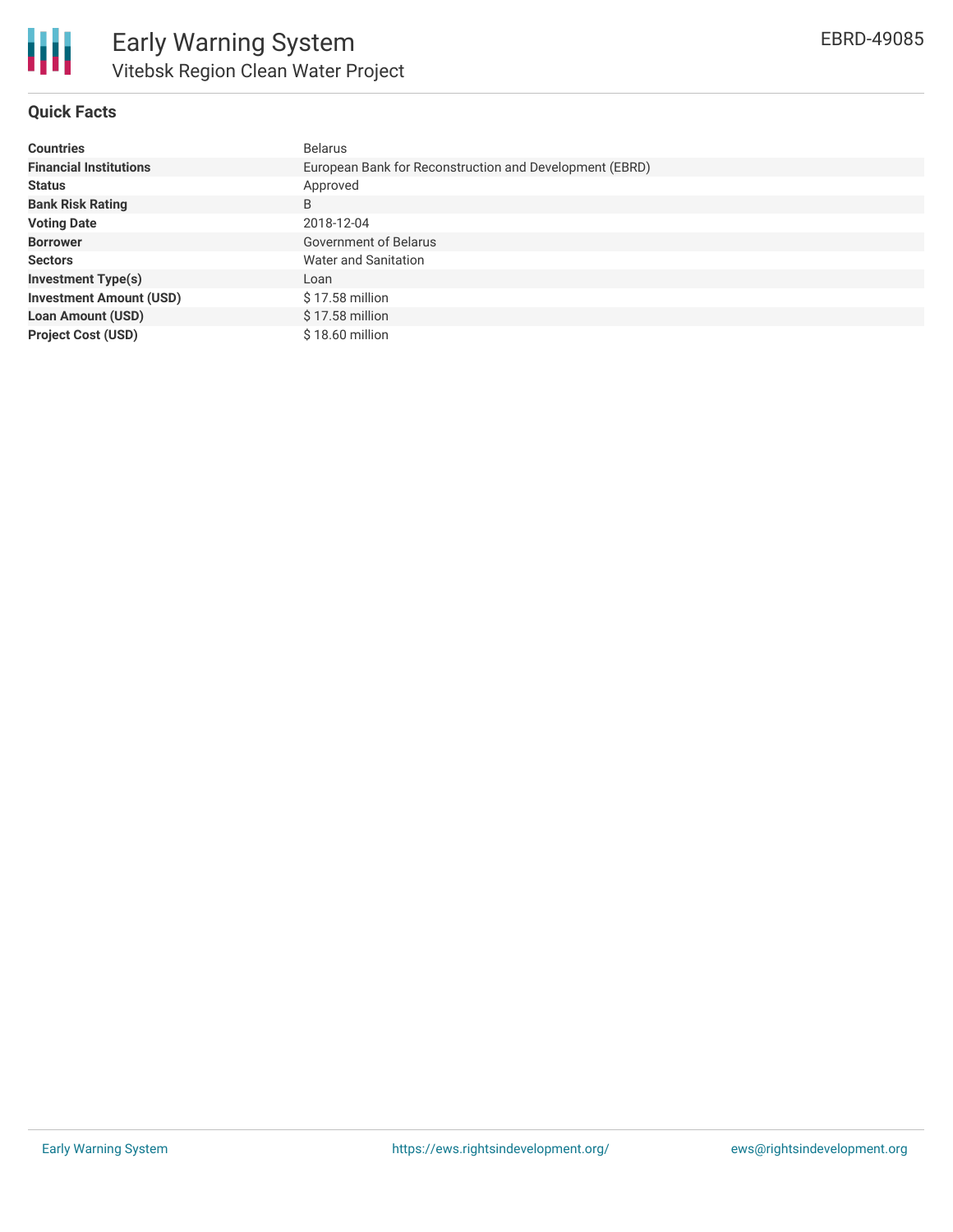

#### **Project Description**

According to EBRD website, The Project aims to improve water supply quality in small settlements across the Oblast with a focus on excess iron removal from ground water. The Project will help population of the settlements access clean drinking water in compliance with WHO and EU guideline standards.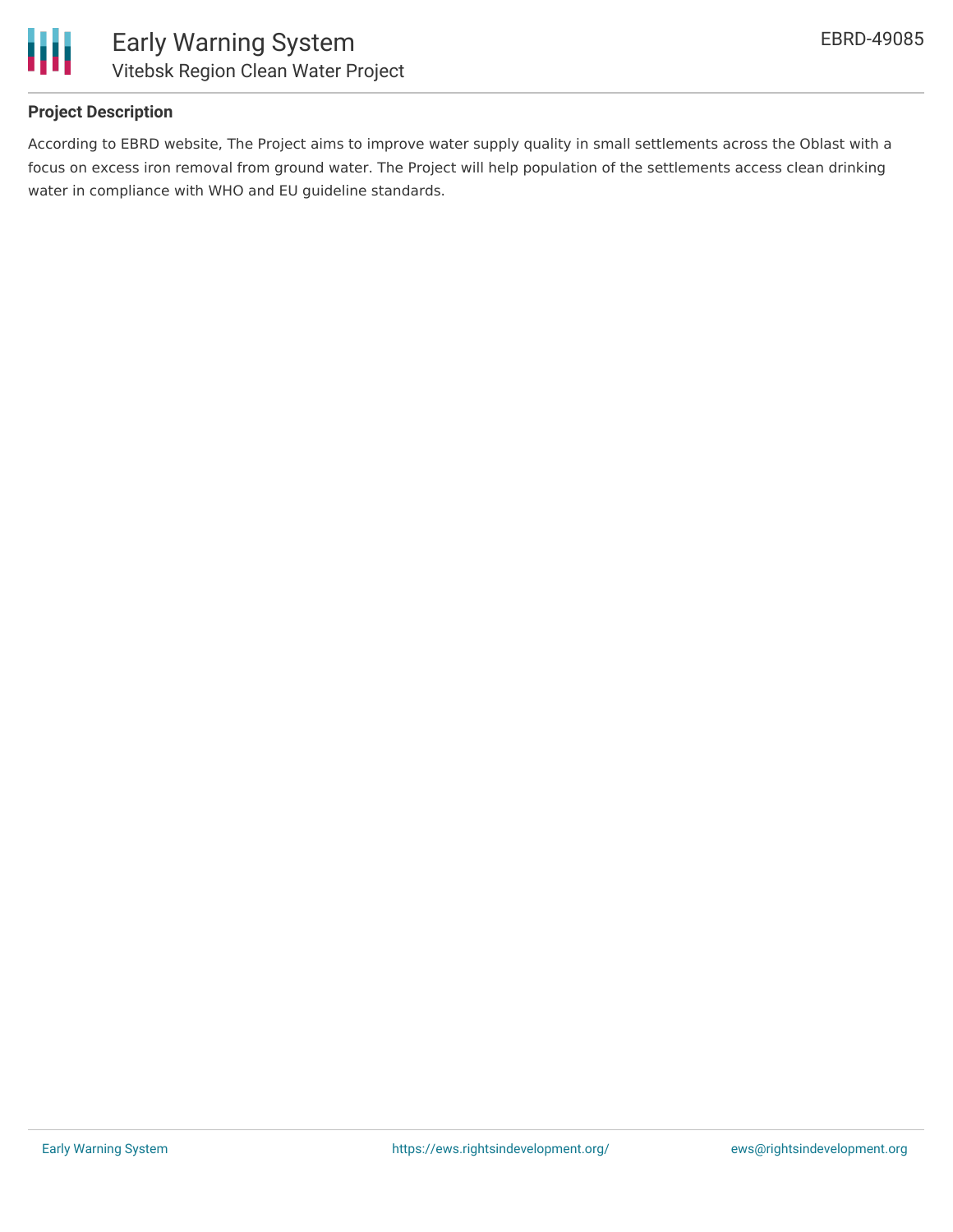#### **Investment Description**

European Bank for Reconstruction and Development (EBRD)